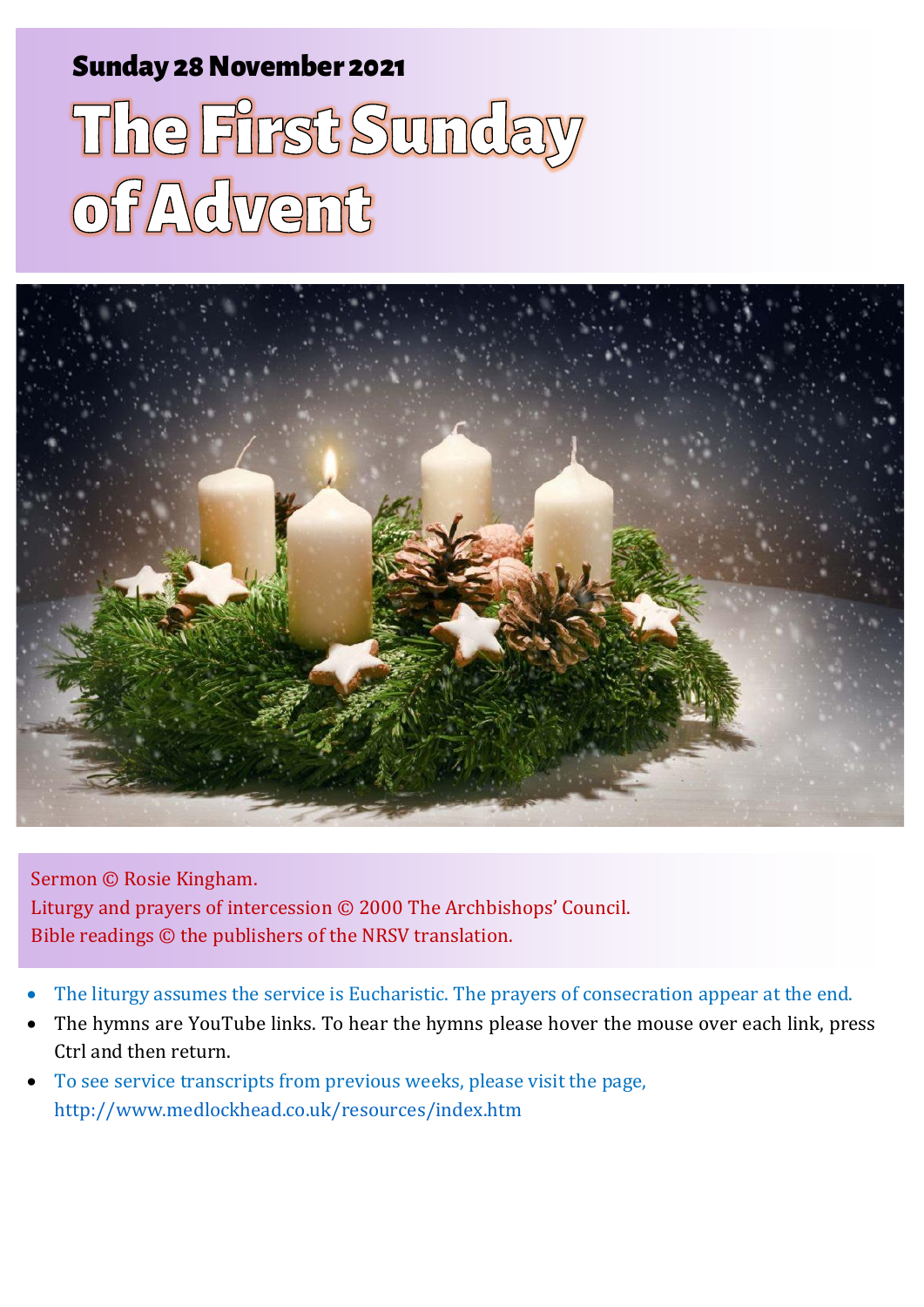#### **Introduction and welcome**

HYMN 1 **[O come, O come Emmanuel](https://www.youtube.com/watch?v=DPHh3nMMu-I)** (please click on this link to hear the hymn)

#### **The Welcome**

In the name of the Father, and of the Son, and of the Holy Spirit

All **Amen.**

The Lord be with you

All **And also with you.**

#### **The Preparation**

All **Almighty God,**

**to whom all hearts are open, all desires known, and from whom no secrets are hidden: cleanse the thoughts of our hearts by the inspiration of your Holy Spirit, that we may perfectly love you, and worthily magnify your holy name; through Christ our Lord. Amen.**

Our Lord Jesus Christ said:

The first commandment is this: 'Hear, O Israel, the Lord our God is the only Lord. You shall love the Lord your God with all your heart, with all your soul, with all your mind, and with all your strength.'

And the second is this: 'Love your neighbour as yourself.' There is no other commandment greater than these. On these two commandments hang all the law and the prophets.

#### All **Amen. Lord, have mercy.**

When the Lord comes he will bring to light things now hidden in darkness and will disclose the purposes of the heart. Therefore, in the light of Christ, let us confess our sins in penitence and faith, firmly resolved to keep God's commandments and to live in love and peace with all.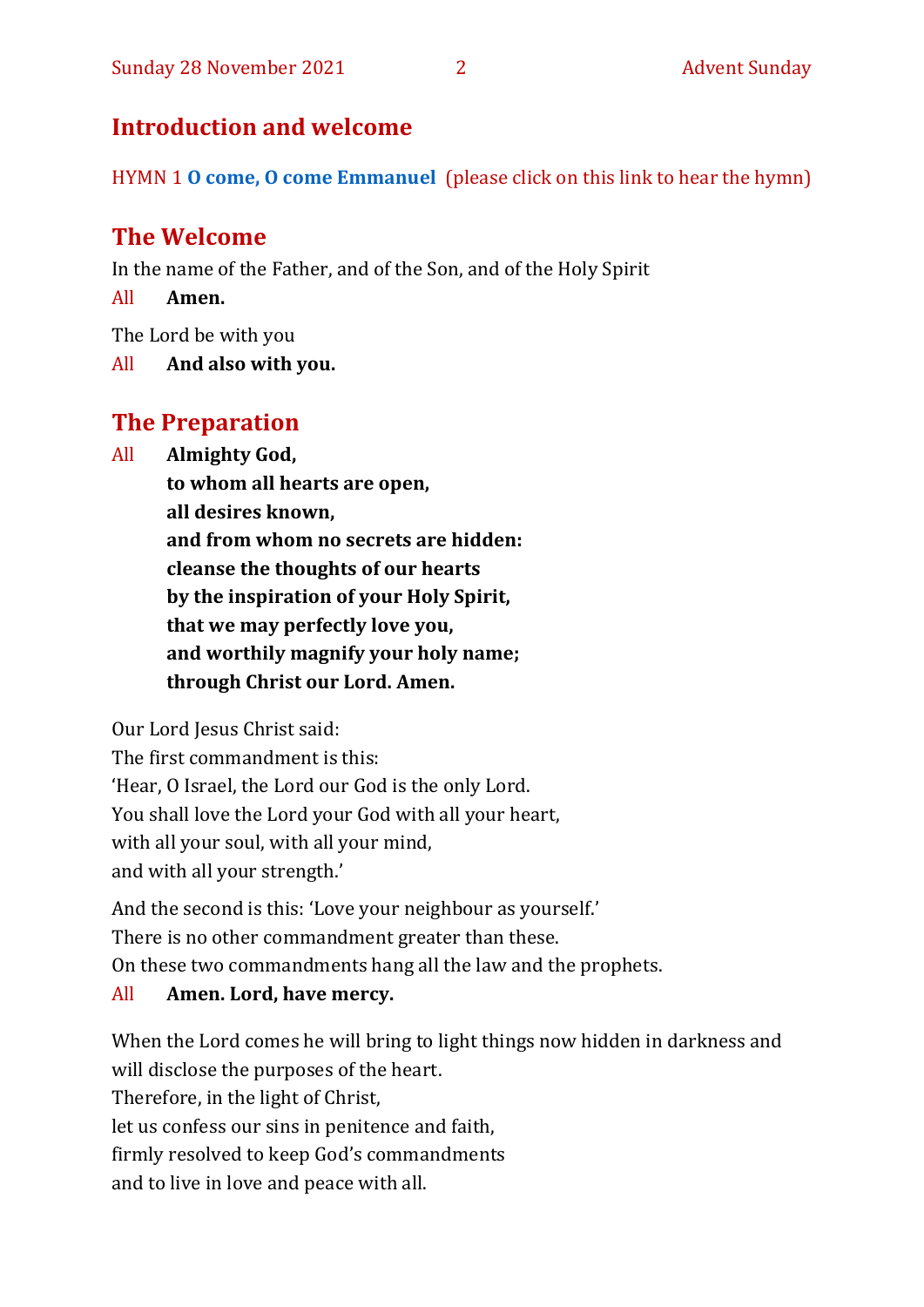All **Almighty God, our heavenly Father, we have sinned against you and against our neighbour in thought and word and deed, through negligence, through weakness, through our own deliberate fault. We are truly sorry and repent of all our sins. For the sake of your Son Jesus Christ, who died for us, forgive us all that is past and grant that we may serve you in newness of life to the glory of your name. Amen.**

Almighty God,

who forgives all who truly repent, have mercy upon you, pardon and deliver you from all your sins, confirm and strengthen you in all goodness, and keep you in life eternal; through Jesus Christ our Lord. All **Amen.**

#### **The Collect for the First Sunday of Advent**

Almighty God, give us grace to cast away the works of darkness and to put on the armour of light, now in the time of this mortal life, in which your Son Jesus Christ came to us in great humility; that on the last day, when he shall come again in his glorious majesty to judge the living and the dead, we may rise to the life immortal; through him who is alive and reigns with you, in the unity of the Holy Spirit, one God, now and for ever. All **Amen.**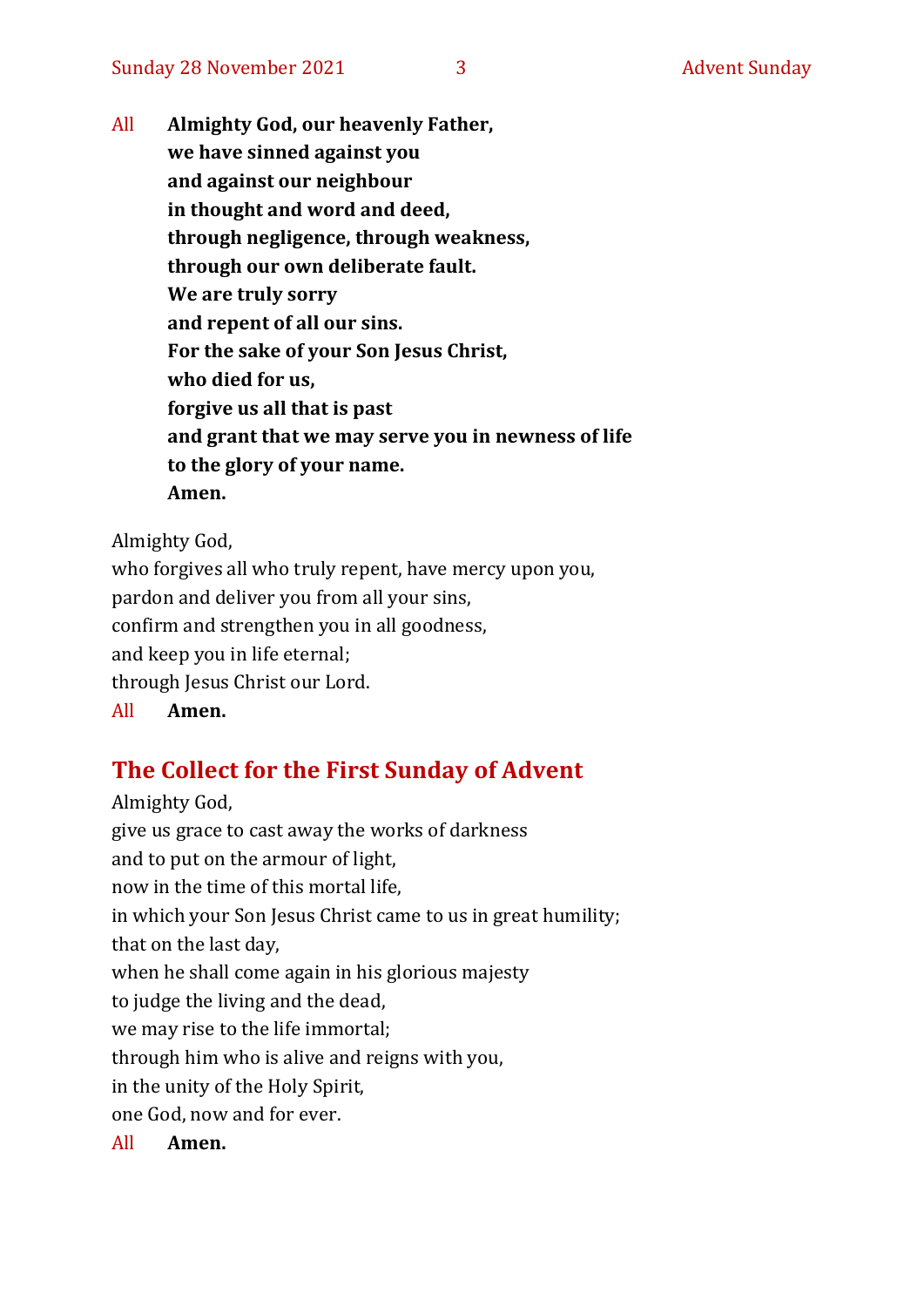#### **First reading**

A reading from the Book of the Prophet Jeremiah

The days are surely coming, says the Lord, when I will fulfill the promise I made to the house of Israel and the house of Judah. In those days and at that time I will cause a righteous Branch to spring up for David; and he shall execute justice and righteousness in the land. In those days Judah will be saved and Jerusalem will live in safety. And this is the name by which it will be called: 'The Lord is our righteousness.' *Jeremiah 33:14–16*

This is the Word of the Lord

All **Thanks be to God.**

### **Second reading**

A reading from St Paul's First Letter to the Thessalonians

How can we thank God enough for you in return for all the joy that we feel before our God because of you? Night and day we pray most earnestly that we may see you face to face and restore whatever is lacking in your faith.

Now may our God and Father himself and our Lord Jesus direct our way to you. And may the Lord make you increase and abound in love for one another and for all, just as we abound in love for you. And may he so strengthen your hearts in holiness that you may be blameless before our God and Father at the coming of our Lord Jesus with all his saints. *1 Thessalonians 3:9–13*

This is the Word of the Lord

All **Thanks be to God.**

```
HYMN 2 Maranatha! Come Lord Jesus! (click on this link to hear the hymn)
                      'Maranatha' is Aramaic for 'Come, Our Lord!'
```
## **Gospel reading**

Hear the Gospel of our Lord Jesus Christ according to Luke

#### All **Glory to you O Lord.**

Jesus said, 'There will be signs in the sun, the moon, and the stars, and on the earth distress among nations confused by the roaring of the sea and the waves. People will faint from fear and foreboding of what is coming upon the world, for the powers of the heavens will be shaken. Then they will see "the Son of Man coming in a cloud" with power and great glory. Now when these things begin to take place, stand up and raise your heads, because your redemption is drawing near.'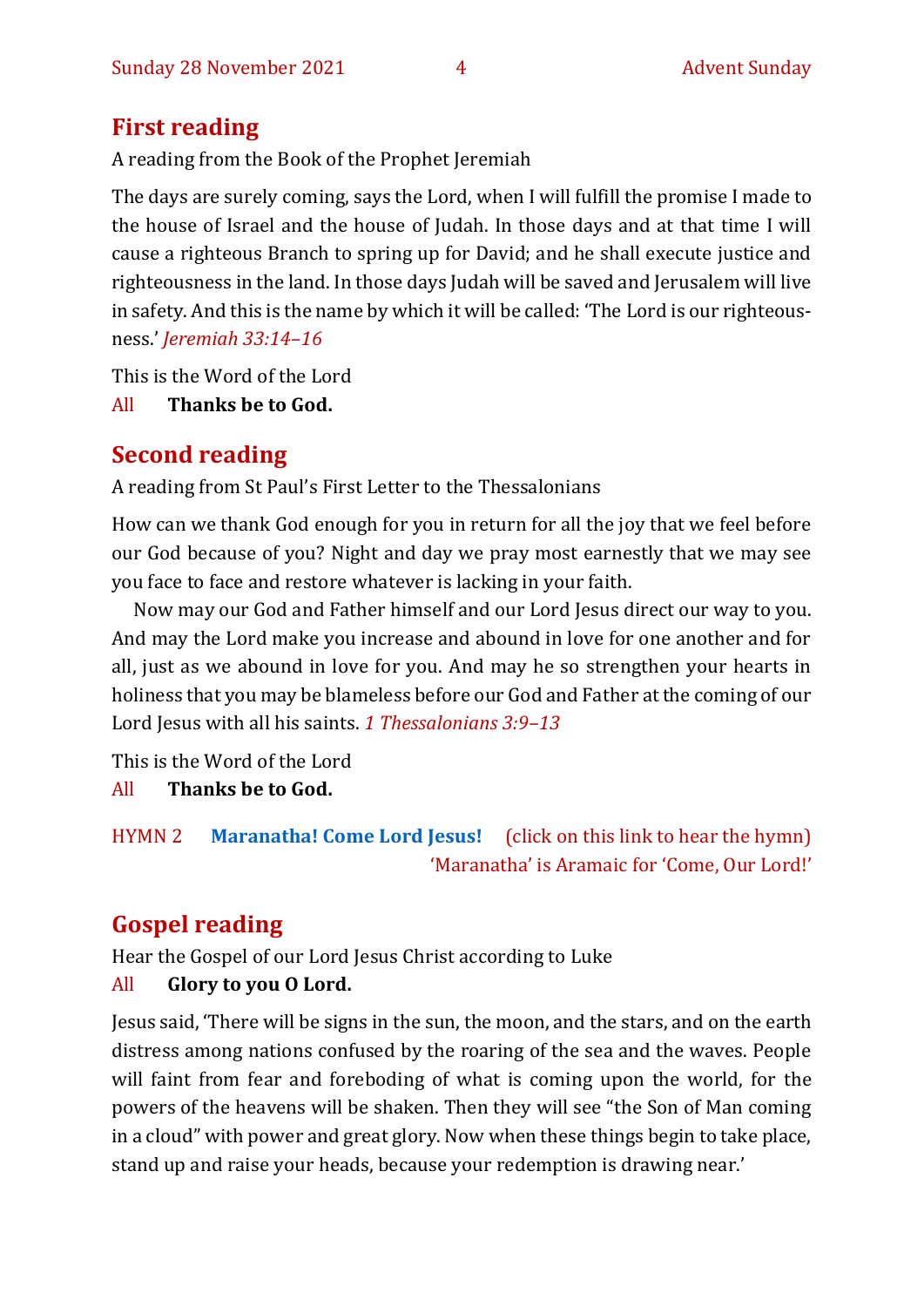Then he told them a parable: 'Look at the fig tree and all the trees; as soon as they sprout leaves you can see for yourselves and know that summer is already near. So also, when you see these things taking place, you know that the kingdom of God is near. Truly I tell you, this generation will not pass away until all things have taken place. Heaven and earth will pass away, but my words will not pass away.

'Be on guard so that your hearts are not weighed down with dissipation and drunkenness and the worries of this life, and that day catch you unexpectedly, like a trap. For it will come upon all who live on the face of the whole earth. Be alert at all times, praying that you may have the strength to escape all these things that will take place, and to stand before the Son of Man.' *Luke 21:25–36*

This is the Gospel of the Lord

#### All **Praise to you O Christ.**

#### **Sermon**

Today is Advent Sunday, so let's think a bit about what Advent is for.

Advent, like Lent, is a time to pray and prepare, to get ready for a change that turns the world upside-down. Advent isn't as penitential as Lent, but there is still a sense of anticipation and laying new foundations before an event of great joy. So there are two main things to consider her—what does 'getting ready' mean and which event of great joy are we thinking about? Because it's easy to get pulled away.

We are bombarded from October onwards by adverts for the perfect Christmas present, or the perfect way to cook a turkey, or the ultimate festive dessert, or the best way to decorate our tree. Our children may be encouraged to write letters to Santa, and know all the names of his reindeer. We are shown images of happy families and roaring fires, and feel that our Christmas won't be as good because Auntie Flo always quarrels with Uncle Fred, and we can't afford the gas bill to make our house that warm. Our Christmas card list gets ever longer, or we feel guilty because we're not sending any this year to be environmentally friendly. We are made to feel that we will be inadequate if we don't have a particular gadget, or buy presents for our pets. They even have advent calendars for cats. The government has joined in the madness, too. Remember the call for HGV drivers to deliver stuff to save Christmas? Being responsible with testing and hygiene so we can have a 'normal' Christmas? Even in books, we get the same idea. Louisa May Alcott's *Little Women* begins 'Christmas won't be Christmas without any presents, grumbled Jo, lying on the rug'. Aaargh! Enough!

I actually find all this a distraction. I'm not a 'Bah, humbug' sort of person, and warmth, families, decorations, silly jumpers and songs, food and presents or cards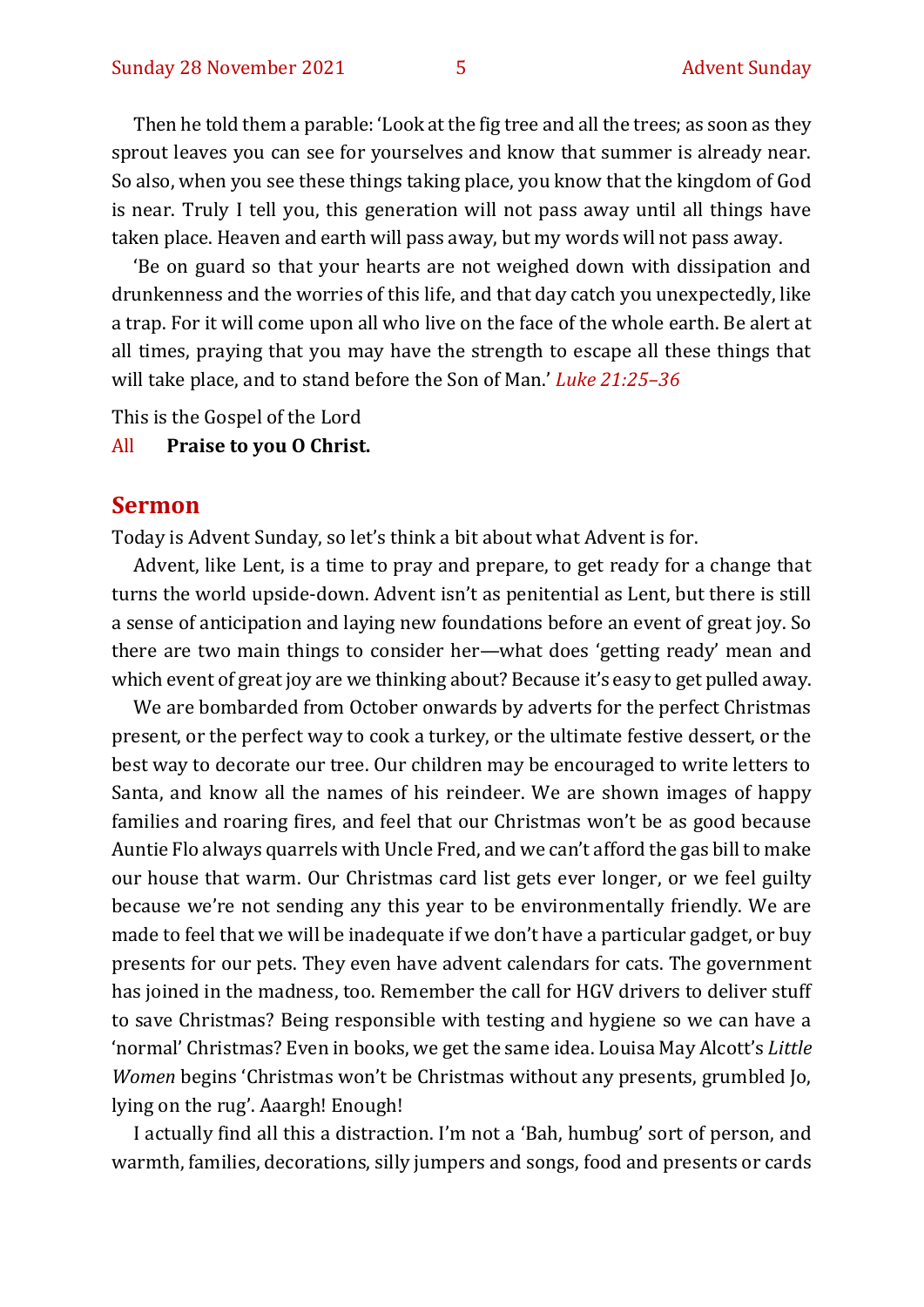are all good things and I enjoy them. But I have to call them Xmas and think of them separately from Christmas, because then it's easier to understand what we, as Christians, are waiting for. Much of the 'Christmas' hype is geared towards the worship of the great idol Profit, and is therefore designed to make us want more and more material goods.

Now material goods are not of themselves bad, but seeking more and more is surely wrong if it takes us away from God. As Christians, it's up to us to put the Christ back in Christmas, to cast away the works of darkness and to put on the armour of light. In the Gospel, Jesus tells of all the dreadful things that will happen in the world He comes into, and we must be ready for His coming. And it is still a dark and unpleasant world for many, with oppression, violence, war, division, sickness … But Jesus is the light in the darkness. This is the world God loves, and this is the world He came to and He will come to again, when we don't expect Him. And how will we recognise Him, if all we are concerned with is the trappings of Christmas?

This advent, whatever else we do, let us ask for that light to shine in our lives, bringing us closer to Christ and loving others more. Let us ask God to help us recognise what is Christlike and reject what is not, so we increase His kingdom on earth. As that light grows in us, may we make our corner of the world reflect that light, so when we rejoice that the Word is made flesh on Christmas morning, our hearts are ready to receive Him, whether in riches or in poverty. Then, when he comes again in his glorious majesty to judge the living and the dead, we may rise to the life immortal. Amen.

#### **The Creed**

Do you believe and trust in God the Father, the source of all being and life, the one for whom we exist?

#### All **We believe and trust in him.**

Do you believe and trust in God the Son, who took our human nature, died for us and rose again?

#### All **We believe and trust in him.**

Do you believe and trust in God the Holy Spirit, who gives life to the people of God and makes Christ known in the world?

All **We believe and trust in him.**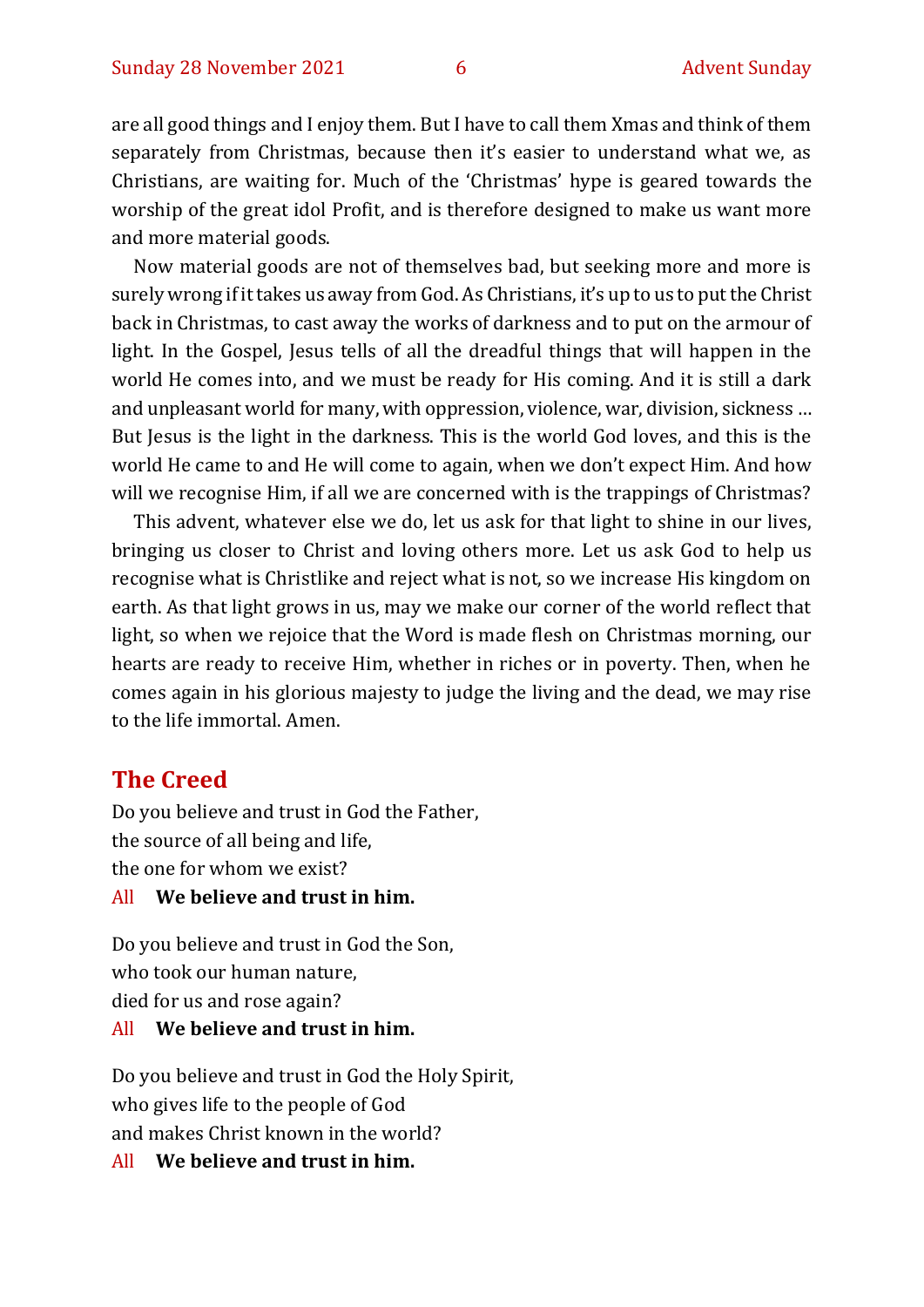This is the faith of the Church.

All **This is our faith. We believe and trust in one God, Father, Son and Holy Spirit. Amen.**

#### **Prayers of intercession**

In joyful expectation of his coming to our aid

we pray to Jesus.

Come to your Church as Lord and judge.

We pray for …

Help us to live in the light of your coming and give us a longing for your kingdom. Maranatha:

#### All **Amen. Come, Lord Jesus.**

Come to your world as King of the nations.

We pray for …

Before you rulers will stand in silence.

Maranatha:

#### All **Amen. Come, Lord Jesus.**

Come to the suffering as Saviour and comforter.

We pray for …

Break into our lives,

where we struggle with sickness and distress,

and set us free to serve you for ever.

Maranatha:

#### All **Amen. Come, Lord Jesus.**

Come to us as shepherd and guardian of our souls.

We remember …

Give us with all the faithful departed a share in your victory over evil and death. Maranatha:

#### All **Amen. Come, Lord Jesus.**

Come from heaven, Lord Jesus, with power and great glory.

Lift us up to meet you,

that with all your saints and angels

we may live and reign with you in your new creation.

Maranatha:

#### All **Amen. Come, Lord Jesus.**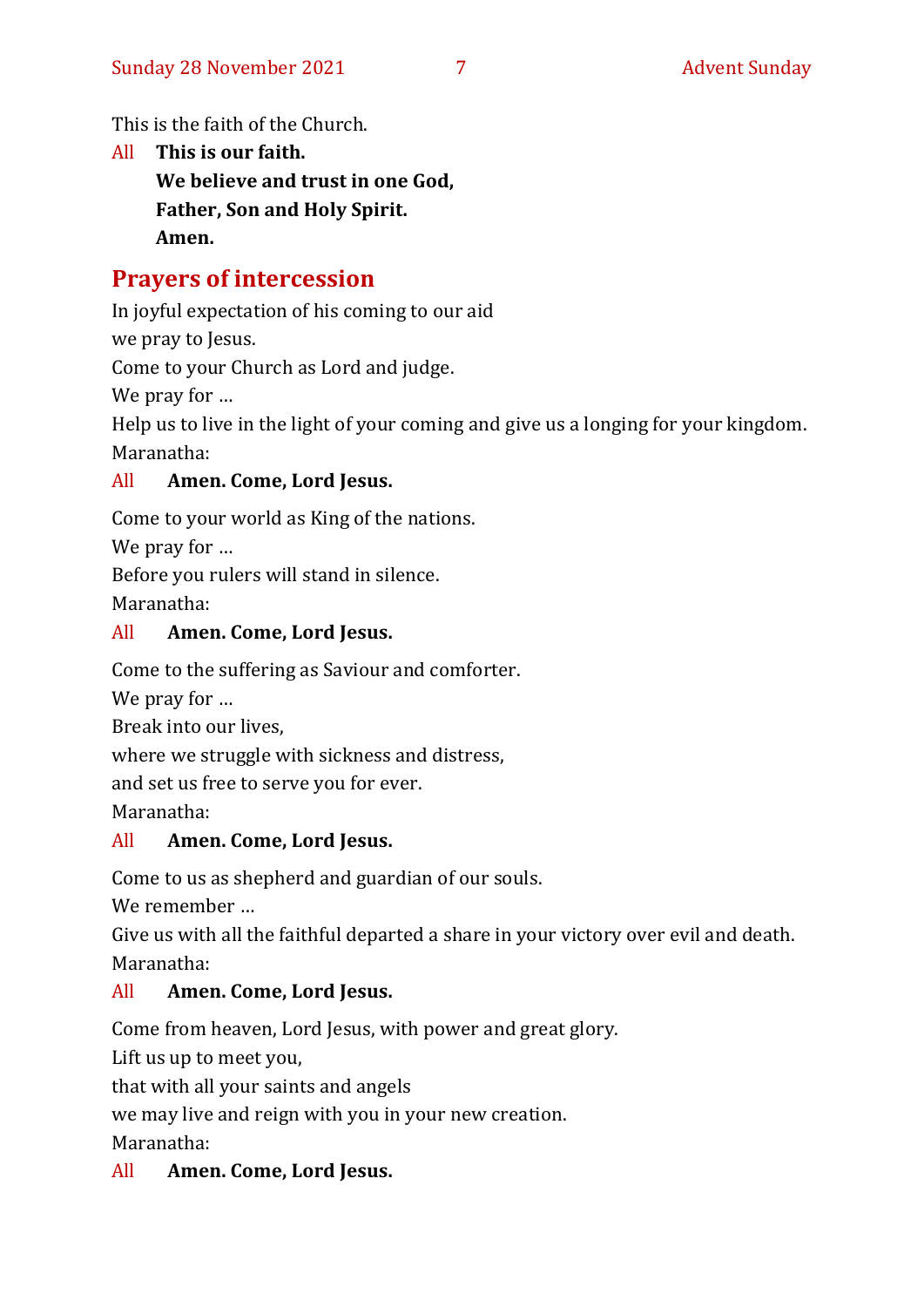Come, Lord Jesus, do not delay; give new courage to your people, who trust in your love. By your coming, raise us to share in the joy of your kingdom on earth as in heaven, where you live and reign with the Father and the Spirit, one God for ever and ever.

All **Amen.**

Merciful Father,

All **accept these prayers for the sake of your Son, our Saviour Jesus Christ. Amen.**

#### **The peace**

May the God of peace make you completely holy, ready for the coming of our Lord Jesus Christ

The peace of the Lord be always with you,

All **And also with you.**

HYMN 3 **[Maranatha](https://www.youtube.com/watch?v=6x_fU3LxPsk)** (please click on this link to hear the hymn) 'Maranatha' is Aramaic for 'Come, Our Lord!'

The liturgy of the Communion Service appears below

# The Dismissal

May God himself, the God of peace, make you perfect and holy, and keep you safe and blameless, in spirit, soul and body, for the coming of our Lord Jesus Christ; and the blessing of God the Almighty: Father, Son, and Holy Spirit, be with you now and remain with you always. All **Amen.**

#### HYMN 4 **[Come thou long-expected Jesus](https://www.youtube.com/watch?v=GspGM7Pfizo)** (click on this link to hear the hymn)

Go in peace to love and serve the Lord.

All **In the name of Christ. Amen.**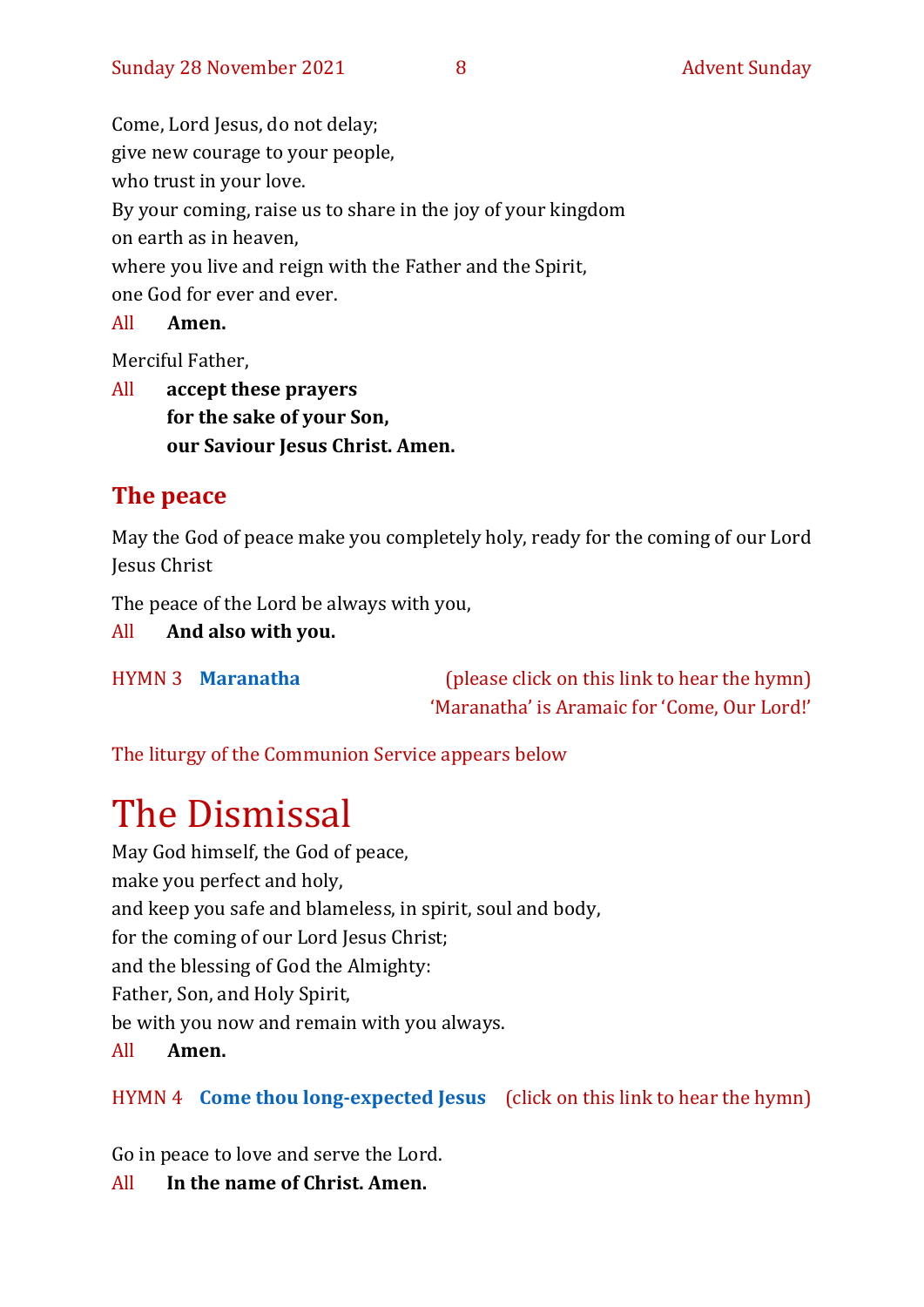# The Liturgy of the Sacrament

#### Eucharistic Prayer (prayer E)

The Lord be with you

#### All **and also with you.**

Lift up your hearts.

#### All **We lift them to the Lord.**

Let us give thanks to the Lord our God.

#### All **It is right to give thanks and praise.**

Father, you made the world and love your creation. You gave your Son Jesus Christ to be our Saviour. His dying and rising have set us free from sin and death. And so we gladly thank you, with saints and angels praising you, and saying,

All **Holy, holy, holy Lord, God of power and might, heaven and earth are full of your glory. Hosanna in the highest. Blessed is he who comes in the name of the Lord. Hosanna in the highest.**

We praise and bless you, loving Father, through Jesus Christ, our Lord; and as we obey his command, send your Holy Spirit, that broken bread and wine outpoured may be for us the body and blood of your dear Son.

On the night before he died he had supper with his friends and, taking bread, he praised you. He broke the bread, gave it to them and said: Take, eat; this is my body which is given for you; do this in remembrance of me.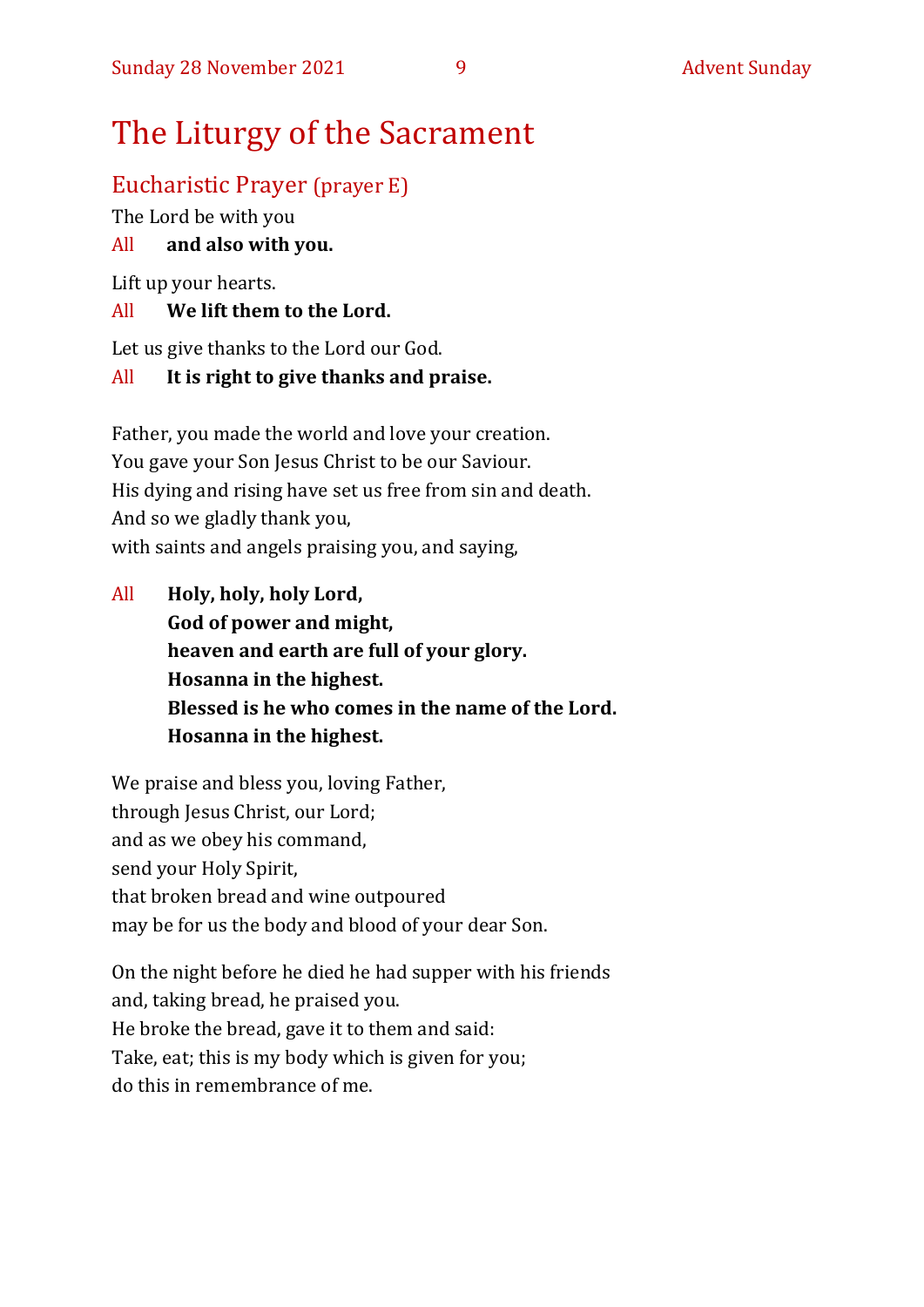When supper was ended he took the cup of wine. Again he praised you, gave it to them and said: Drink this, all of you; this is my blood of the new covenant, which is shed for you and for many for the forgiveness of sins. Do this, as often as you drink it, in remembrance of me.

So, Father, we remember all that Jesus did, in him we plead with confidence his sacrifice made once for all upon the cross.

Bringing before you the bread of life and cup of salvation, we proclaim his death and resurrection until he comes in glory.

Great is the mystery of faith:

#### All **Christ has died. Christ is risen. Christ will come again.**

Lord of all life, help us to work together for that day when your kingdom comes and justice and mercy will be seen in all the earth.

Look with favour on your people, gather us in your loving arms and bring us with all the saints to feast at your table in heaven.

Through Christ, and with Christ, and in Christ, in the unity of the Holy Spirit, all honour and glory are yours, O loving Father, for ever and ever.

All **Amen.**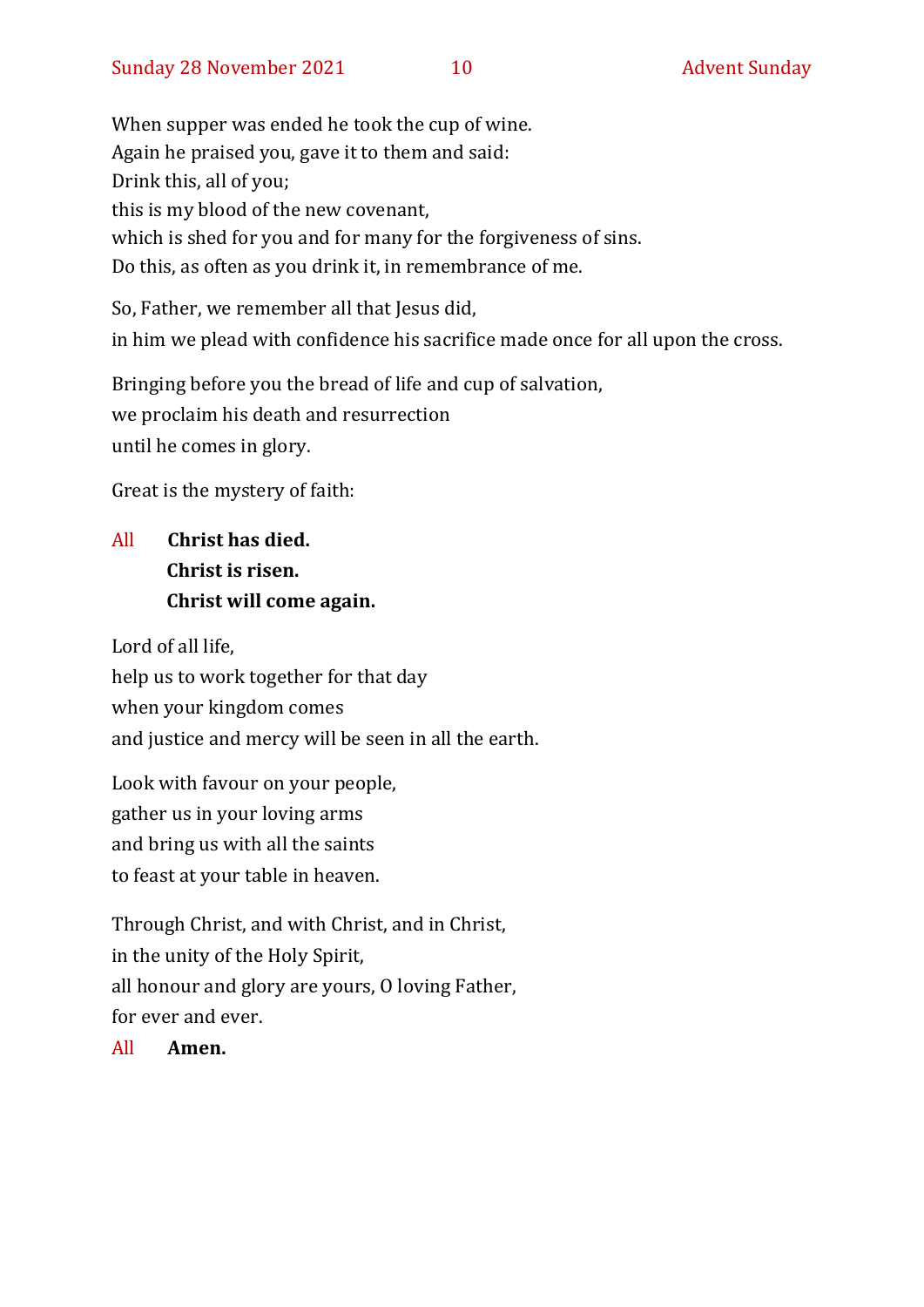#### The Lord's Prayer

As our Saviour taught us, so we pray

All **Our Father in heaven, hallowed be your name, your kingdom come, your will be done, on earth as in heaven. Give us today our daily bread. Forgive us our sins as we forgive those who sin against us. Lead us not into temptation but deliver us from evil. For the kingdom, the power,** 

**and the glory are yours now and for ever. Amen.**

#### Breaking of the Bread

We break this bread to share in the body of Christ.

- All **Though we are many, we are one body, because we all share in one bread.**
- All **Lamb of God,**

**you take away the sin of the world, have mercy on us.**

**Lamb of God, you take away the sin of the world, have mercy on us.**

**Lamb of God, you take away the sin of the world, grant us peace.**

Draw near with faith. Receive the body of our Lord Jesus Christ which he gave for you, and his blood which he shed for you. Eat and drink in remembrance that he died for you, and feed on him in your hearts by faith with thanksgiving.